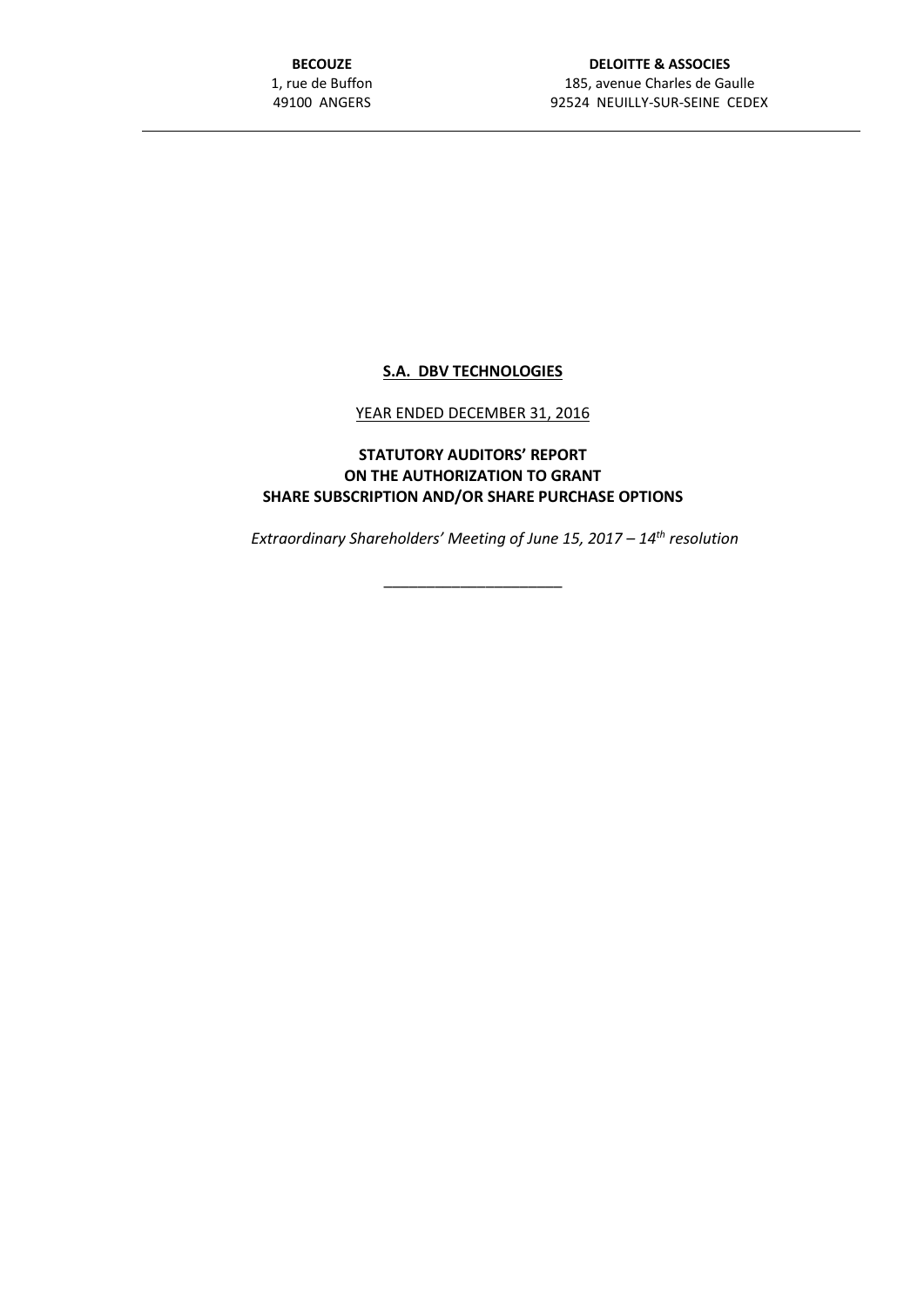## **S.A. DBV TECHNOLOGIES** Address: 177-181 avenue Pierre Brossolette 92120 MONTROUGE

\_\_\_\_\_\_\_\_\_\_\_\_\_\_\_

*Statutory auditors' report on the authorization to grant share subscription and/or share purchase options*

*Extraordinary Shareholders' Meeting of June 15, 2017 - 14th resolution*

*This is a free translation into English of the statutory auditors' report issued in French and is provided solely for the convenience of English speaking readers. This report should be read in conjunction and construed in accordance with French law and professional auditing standards applicable in France.*

To the Shareholders,

In our capacity as Statutory Auditors of your Company and in accordance with the procedures set forth in Articles L. 225-177 and R. 225-144 of the French Commercial Code (Code de commerce), we hereby present to you our report on the authorization to grant share subscription and/or share purchase options to some or all employees or certain categories of personnel of your Company, and, where applicable, of companies or economic interest groupings affiliated to the Company under the conditions stipulated in Article L. 225-180 of the French Commercial Code, as well as corporate officers who satisfy the conditions stipulated in Article L. 225-185 of the French Commercial Code, a transaction on which you are being asked to vote.

The total number of options granted may not confer entitlement to subscribe or purchase a total number of shares exceeding 5.5% of your Company's share capital as of the date of this Shareholders' Meeting.

Based on its report, your Board of Directors proposes that shareholders authorize it, for a period of 38 months, to grant share subscription and/or share purchase options.

It is the responsibility of the Board of Directors to prepare a report on the reasons for the granting of share subscription and/or share purchase options and the proposed method used to determine the subscription and/or purchase price. It is our responsibility to express an opinion on the proposed method used to determine the share subscription and/or purchase price.

We conducted the procedures that we deemed necessary in accordance with the professional guidelines of the French National Institute of Statutory Auditors (*Compagnie Nationale des Commissaires aux Comptes*) relating to this engagement. These procedures consisted in verifying that the proposed method used to determine the share subscription and/ or share purchase price is disclosed in the Board of Directors' report and that it complies with legal and regulatory requirements.